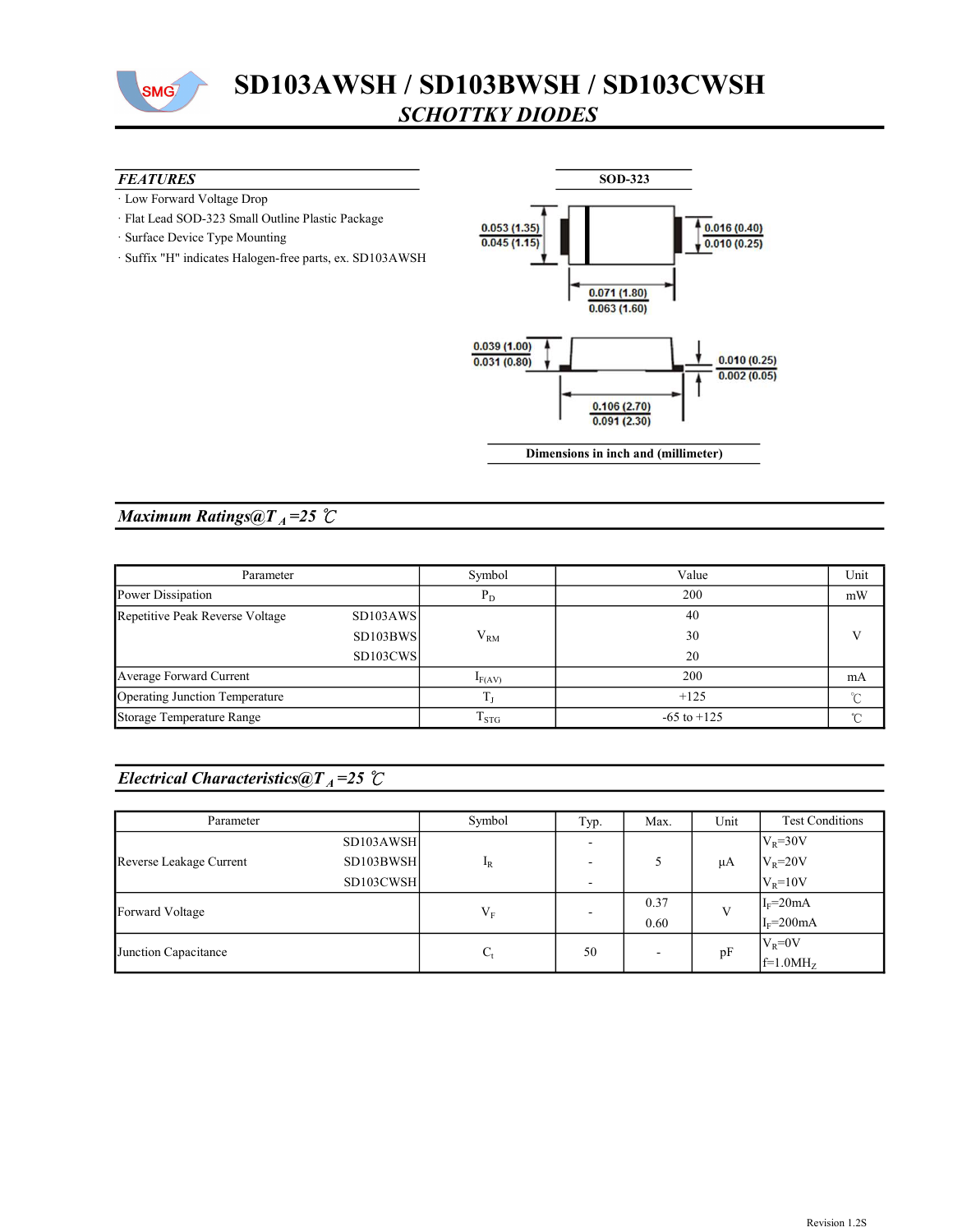

## Typical Characteristics

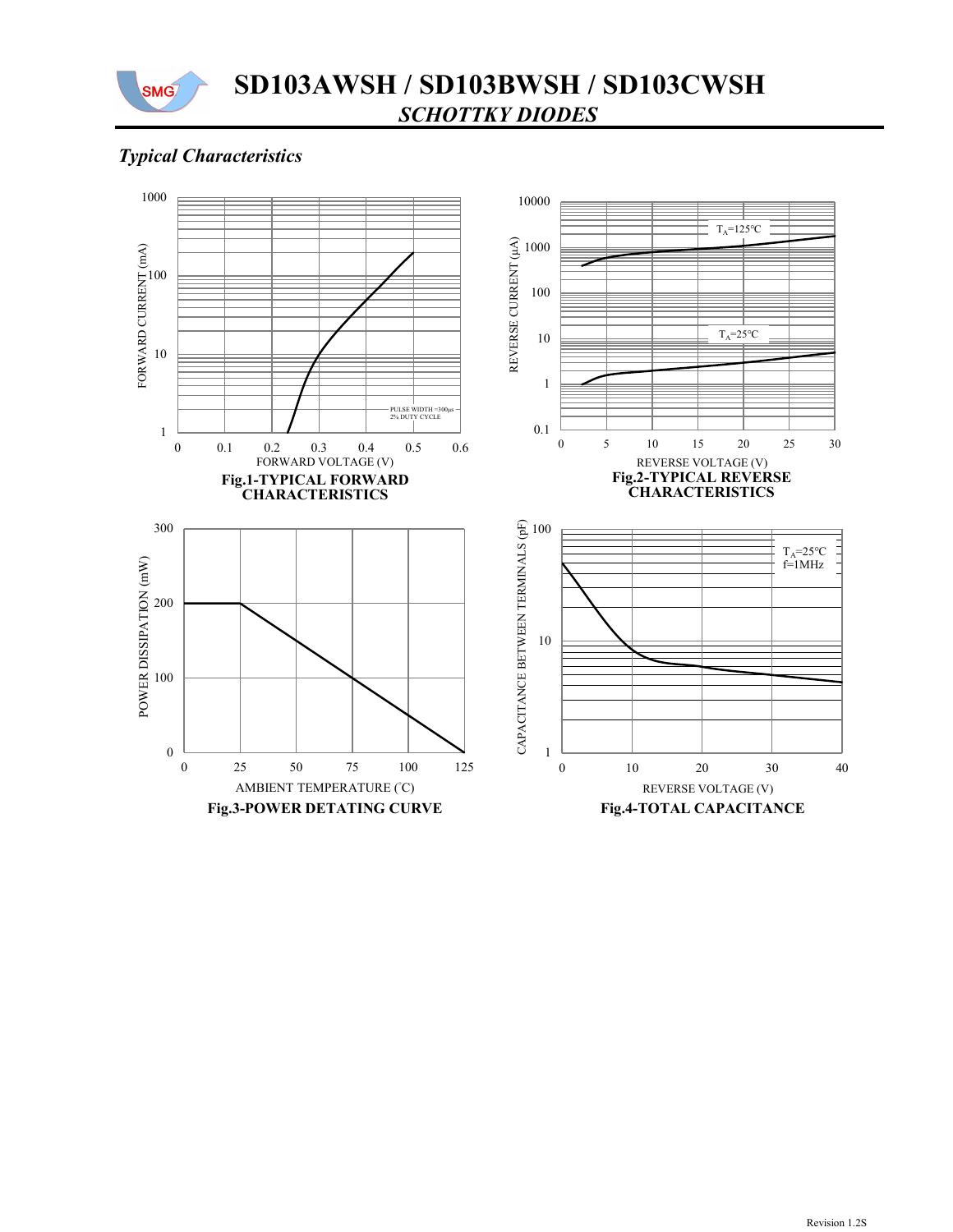

### TAPE & REEL SPECIFICATION



| <b>Item</b>            | Symbol         | <b>SOD-323</b>    |  |
|------------------------|----------------|-------------------|--|
| Carrier width          | $A_0$          | $1.43 \pm 0.10$   |  |
| Carrier length         | $B_0$          | $2.95 \pm 0.10$   |  |
| Carrier depth          | K              | $1.20 \pm 0.10$   |  |
| Sprocket hole          | d              | $1.50 \pm 0.10$   |  |
| Reel outside diameter  | D              | $178.00 \pm 2.00$ |  |
| Feed hole width        | $D_0$          | $13.00 \pm 0.50$  |  |
| Reel inner diameter    | $D_1$          | MIN. 50.00        |  |
| Sprocke hole position  | E              | $1.75 \pm 0.10$   |  |
| Punch hole position    | F              | $3.50 \pm 0.10$   |  |
| Sprocke hole pitch     | $P_0$          | $4.00 \pm 0.10$   |  |
| Punch hole pitch       | $P_1$          | $4.00 \pm 0.10$   |  |
| Embossment center      | P <sub>2</sub> | $2.00 \pm 0.10$   |  |
| Overall tape thickness | T              | $0.25 \pm 0.05$   |  |
| Tape width             | W              | $8.00 \pm 0.30$   |  |
| Reel width             | W1             | MAX. 11.00        |  |

#### ORDER INFORMATION

| Package | Reel Size | <b>Quantity</b> |
|---------|-----------|-----------------|
| SOD-323 | 711       | 3.000           |

#### MARKING CODE

| Part Number | Marking Code |
|-------------|--------------|
| SD103AWSH   | S4 / JV      |
| SD103BWSH   | S4 / JW      |
| SD103CWSH   | S4/ JX       |